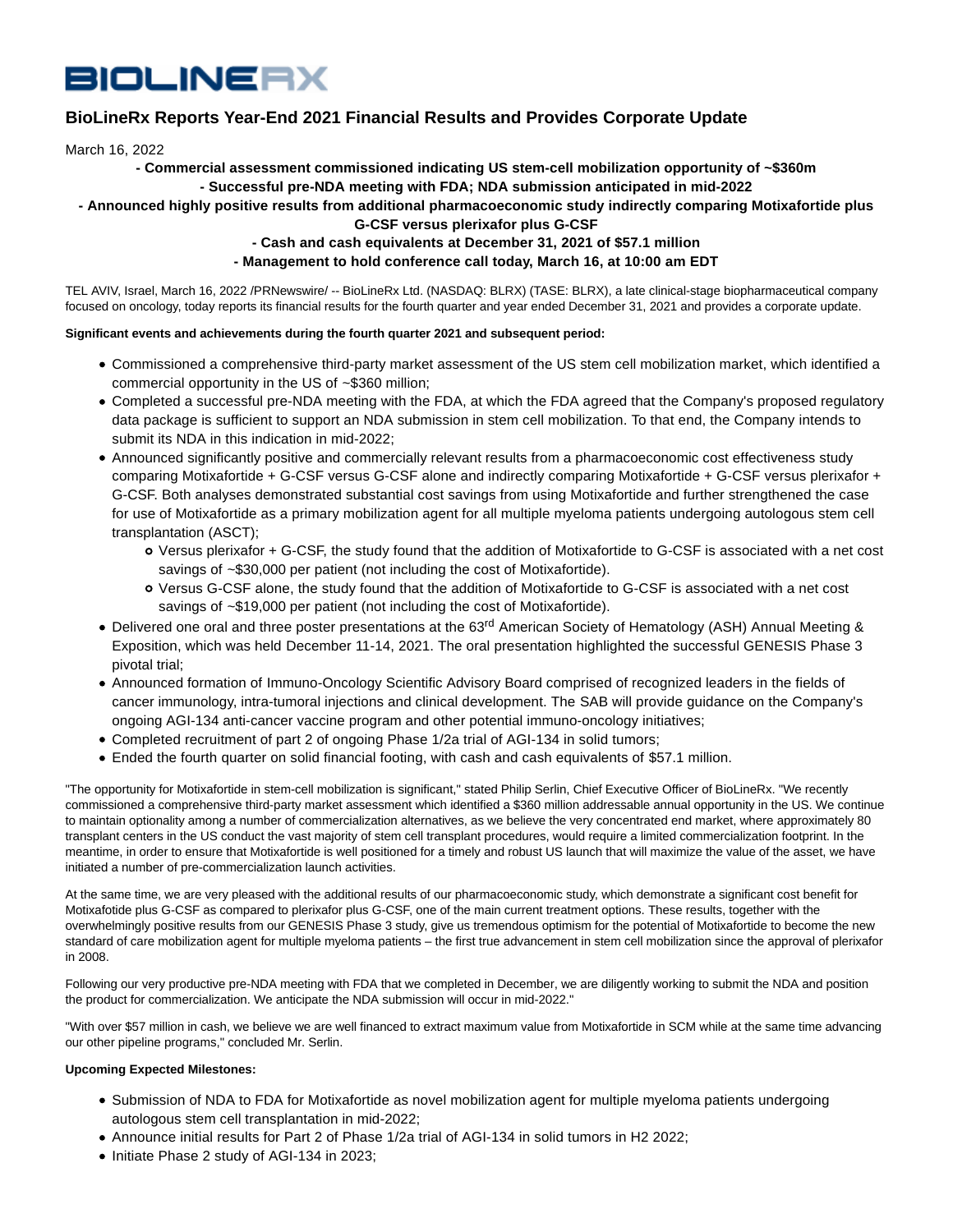- Potential FDA approval of Motixafortide in 2023;
- Potential US launch of Motixafortide in SCM in 2023.

#### **Financial Results for the Year Ended December 31, 2021:**

Research and development expenses for the year ended December 31, 2021 were \$19.5 million, an increase of \$1.3 million, or 7.1%, compared to \$18.2 million for the year ended December 31, 2020. The increase resulted primarily from an increase in expenses associated with the AGI-134 phase 1/2a study, as well as an increase in payroll and related-expenses due to a company-wide salary reduction related to the COVID-19 pandemic in the comparable 2020 period, offset by lower expenses associated with the completed Motixafortide GENESIS and COMBAT clinical trials.

Sales and marketing expenses for the year ended December 31, 2021 were \$1.0 million, an increase of \$0.2 million, or 19.4% compared to \$0.8 million for the year ended December 31, 2020. The increase resulted primarily from an increase in consultancy services related to Motixafortide.

 General and administrative expenses for the year ended December 31, 2021 were \$4.3 million, an increase of \$0.4, or 10.0% compared to \$3.9 million for the year ended December 31, 2020. The increase resulted primarily from an increase in directors' and officers' insurance expenses.

The Company's operating loss for the year ended December 31, 2021 amounted to \$24.8 million, compared to an operating loss of \$22.9 million for the year ended December 31, 2020.

Non-operating expenses amounted to \$1.8 million for the year ended December 31, 2021, compared to non-operating expenses of \$5.7 million for the year ended December 31, 2020. Non-operating expenses for both periods primarily relate to fair-value adjustments of warrant liabilities and issuance expenses related to the ATM.

Net financial expenses amounted to \$0.4 million for the year ended December 31, 2021, compared to net financial expenses of \$1.4 million for the year ended December 31, 2020. Net financial expenses for both periods primarily relate to interest paid on loans, offset by investment income earned on bank deposits.

The Company's net loss for the year ended December 31, 2021 amounted to \$27.1 million, compared with a net loss of \$30.0 million for the year ended December 31, 2020.

The Company held \$57.1 million in cash, cash equivalents and short-term bank deposits as of December 31, 2021.

 Net cash used in operating activities for the year ended December 31, 2021 was \$23.6 million, compared to \$23.2 million for the year ended December 31, 2020. The \$0.4 million increase in 2021 was primarily the result of an increase in research and development expenses.

Net cash used in investing activities for the year ended December 31, 2021 was \$38.2 million, compared to net cash provided by investing activities of \$16.7 million for the year ended December 31, 2020. The changes in cash flows from investing activities relate primarily to investments in, and maturities of, short-term bank deposits during the respective periods.

Net cash provided by financing activities for the year ended December 31, 2021 was \$57.7 million, compared to \$17.9 million for the year ended December 31, 2020. The cash flows in 2021 primarily reflect the underwritten public offering of the Company's ADSs in January 2021, warrant exercises, and net proceeds from the ATM facility, offset by repayments of the loan from Kreos Capital. The cash flows in 2020 primarily reflect the registered direct offerings of ADSs in May and June 2020, as well as net proceeds from the ATM facility, offset by repayments of the loan from Kreos Capital.

#### **Conference Call and Webcast Information**

BioLineRx will hold a conference call today, Wednesday, March 16 at 10:00 a.m. EDT. To access the conference call, please dial +1-866-744-5399 from the US or +972-3-918-0644 internationally. The call will also be available via webcast and can be accessed through the [Investor Relations p](https://ir.biolinerx.com/events/event-details/biolinerx-annual-2021-earnings-conference-call)age of BioLineRx's website. Please allow extra time prior to the call to visit the site and download any necessary software to listen to the live broadcast.

A replay of the conference call will be available approximately two hours after completion of the live conference call on the *Investor Relations* page of BioLineRx's website. A dial-in replay of the call will be available until March 18, 2022; please dial +1-888-295-2634 from the US or +972-3-925-5904 internationally.

A copy of the Company's annual report on Form 20-F for the year ended December 31, 2021 has been filed with the U.S. Securities and Exchange Commission at [https://www.sec.gov/ a](https://www.sec.gov/)nd posted on the Company's investor relations website at [https://ir.biolinerx.com/.](https://ir.biolinerx.com/) The Company will deliver a hard copy of its annual report, including its complete audited consolidated financial statements, free of charge, to its shareholders upon request to Mali Ze'evi, Chief Financial Officer, at [maliz@biolinerx.com.](mailto:maliz@biolinerx.com)

#### **About BioLineRx**

BioLineRx Ltd. (NASDAQ/TASE: BLRX) is a late clinical-stage biopharmaceutical company focused on oncology. The Company's business model is to in-license novel compounds, develop them through clinical stages, and then partner with pharmaceutical companies for further clinical development and/or commercialization.

The Company's lead program, Motixafortide (BL-8040), is a cancer therapy platform that was successfully evaluated in a Phase 3 study in stem cell mobilization for autologous bone-marrow transplantation, has reported positive results from a pre-planned pharmacoeconomic study, has successfully completed a pre-NDA meeting with the FDA, and is currently in preparations for an NDA submission. Motixafortide was also successfully evaluated in a Phase 2a study for the treatment of pancreatic cancer in combination with KEYTRUDA<sup>®</sup> and chemotherapy under a clinical trial collaboration agreement with MSD (BioLineRx owns all rights to Motixafortide), and is currently being studied in combination with LIBTAYO<sup>®</sup> and chemotherapy as a first-line PDAC therapy.

BioLineRx is also developing a second oncology program, AGI-134, an immunotherapy treatment for multiple solid tumors that is currently being investigated in a Phase 1/2a study.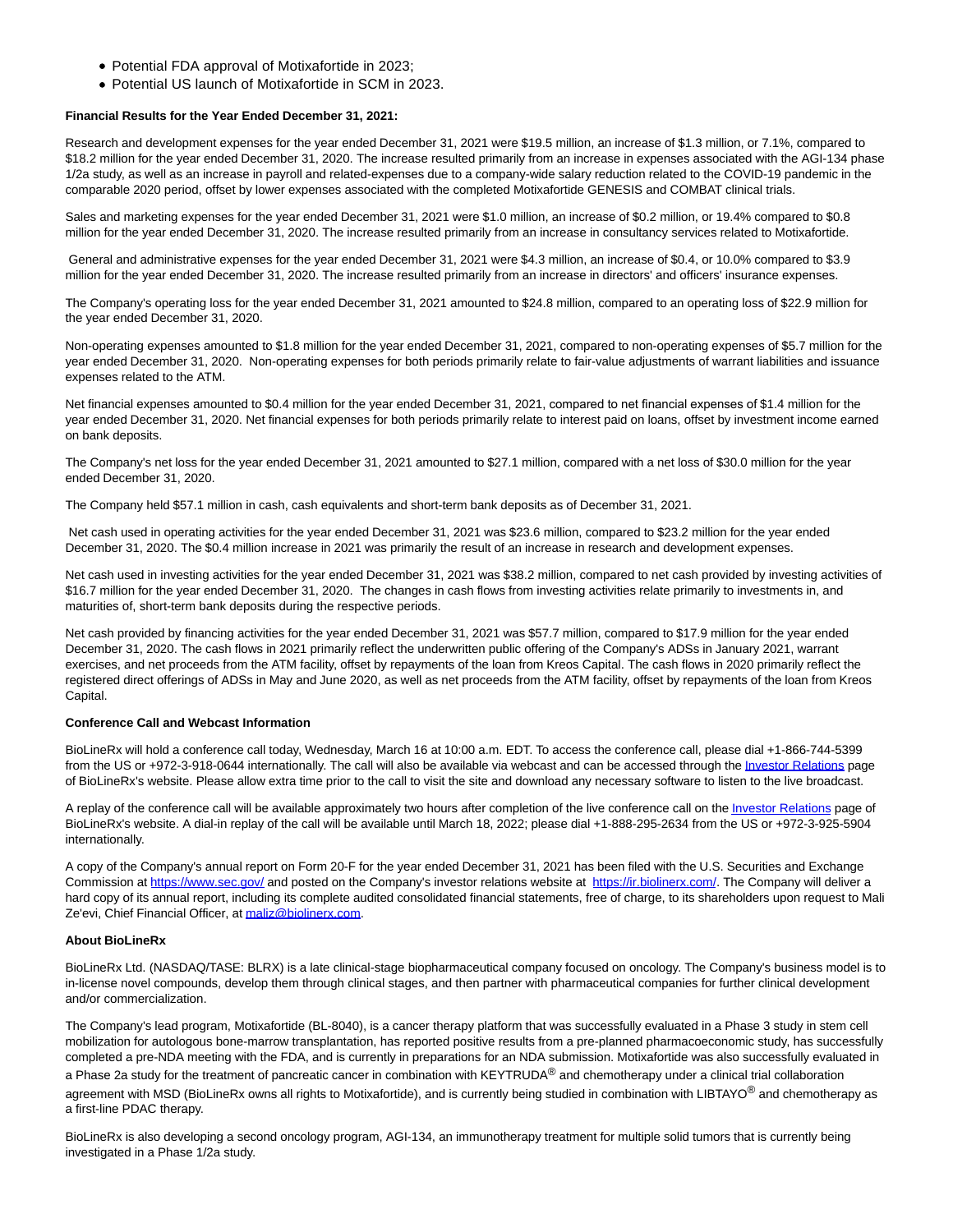For additional information on BioLineRx, please visit the Company's website a[t www.biolinerx.com,](http://www.biolinerx.com/) where you can review the Company's SEC filings, press releases, announcements and events.

Various statements in this release concerning BioLineRx's future expectations constitute "forward-looking statements" within the meaning of the Private Securities Litigation Reform Act of 1995. These statements include words such as "anticipates," "believes," "could," "estimates," "expects," "intends," "may," "plans," "potential," "predicts," "projects," "should," "will," and "would," and describe opinions about future events. These forwardlooking statements involve known and unknown risks, uncertainties and other factors that may cause the actual results, performance or achievements of BioLineRx to be materially different from any future results, performance or achievements expressed or implied by such forward-looking statements. Factors that could cause BioLineRx's actual results to differ materially from those expressed or implied in such forward-looking statements include, but are not limited to: the initiation, timing, progress and results of BioLineRx's preclinical studies, clinical trials and other therapeutic candidate development efforts; BioLineRx's ability to advance its therapeutic candidates into clinical trials or to successfully complete its preclinical studies or clinical trials; BioLineRx's receipt of regulatory approvals for its therapeutic candidates, and the timing of other regulatory filings and approvals; the clinical development, commercialization and market acceptance of BioLineRx's therapeutic candidates; BioLineRx's ability to establish and maintain corporate collaborations; BioLineRx's ability to integrate new therapeutic candidates and new personnel; the interpretation of the properties and characteristics of BioLineRx's therapeutic candidates and of the results obtained with its therapeutic candidates in preclinical studies or clinical trials; the implementation of BioLineRx's business model and strategic plans for its business and therapeutic candidates; the scope of protection BioLineRx is able to establish and maintain for intellectual property rights covering its therapeutic candidates and its ability to operate its business without infringing the intellectual property rights of others; estimates of BioLineRx's expenses, future revenues, capital requirements and its needs for and ability to access sufficient additional financing; risks related to changes in healthcare laws, rules and regulations in the United States or elsewhere; competitive companies, technologies and BioLineRx's industry; statements as to the impact of the political and security situation in Israel on BioLineRx's business; and the impact of the COVID-19 pandemic and the Russian invasion of Ukraine, which may exacerbate the magnitude of the factors discussed above. These and other factors are more fully discussed in the "Risk Factors" section of BioLineRx's most recent annual report on Form 20-F filed with the Securities and Exchange Commission on March 16, 2022. In addition, any forward-looking statements represent BioLineRx's views only as of the date of this release and should not be relied upon as representing its views as of any subsequent date. BioLineRx does not assume any obligation to update any forward-looking statements unless required by law.

#### **Contact:**

Tim McCarthy LifeSci Advisors, LLC +1-917-679-9282 [tim@lifesciadvisors.com](mailto:tim@lifesciadvisors.com)

### or

Moran Meir LifeSci Advisors, LLC +972-54-476-4945 [moran@lifesciadvisors.com](mailto:moran@lifesciadvisors.com)

#### **BioLineRx Ltd.**

#### CONSOLIDATED STATEMENTS OF FINANCIAL POSITION

|                                                             |                  | December 31, |  |  |
|-------------------------------------------------------------|------------------|--------------|--|--|
|                                                             | 2020             | 2021         |  |  |
|                                                             | in USD thousands |              |  |  |
| Assets                                                      |                  |              |  |  |
| <b>CURRENT ASSETS</b>                                       |                  |              |  |  |
| Cash and cash equivalents                                   | 16,831           | 12,990       |  |  |
| Short-term bank deposits                                    | 5,756            | 44,145       |  |  |
| Prepaid expenses                                            | 152              | 127          |  |  |
| Other receivables                                           | 141              | 142          |  |  |
| <b>Total current assets</b>                                 | 22,880           | 57,404       |  |  |
| <b>NON-CURRENT ASSETS</b>                                   |                  |              |  |  |
| Property and equipment, net                                 | 1,341            | 952          |  |  |
| Right-of-use assets, net                                    | 1,355            | 1,331        |  |  |
| Intangible assets, net                                      | 21,714           | 21,704       |  |  |
| Total non-current assets                                    | 24,410           | 23,987       |  |  |
| <b>Total assets</b>                                         | 47,290           | 81,391       |  |  |
| <b>Liabilities and equity</b><br><b>CURRENT LIABILITIES</b> |                  |              |  |  |
| Current maturities of long-term loan                        | 3,092            | 2,757        |  |  |
| Accounts payable and accruals:                              |                  |              |  |  |
| Trade                                                       | 5,918            | 5,567        |  |  |
| Other                                                       | 1,440            | 1,227        |  |  |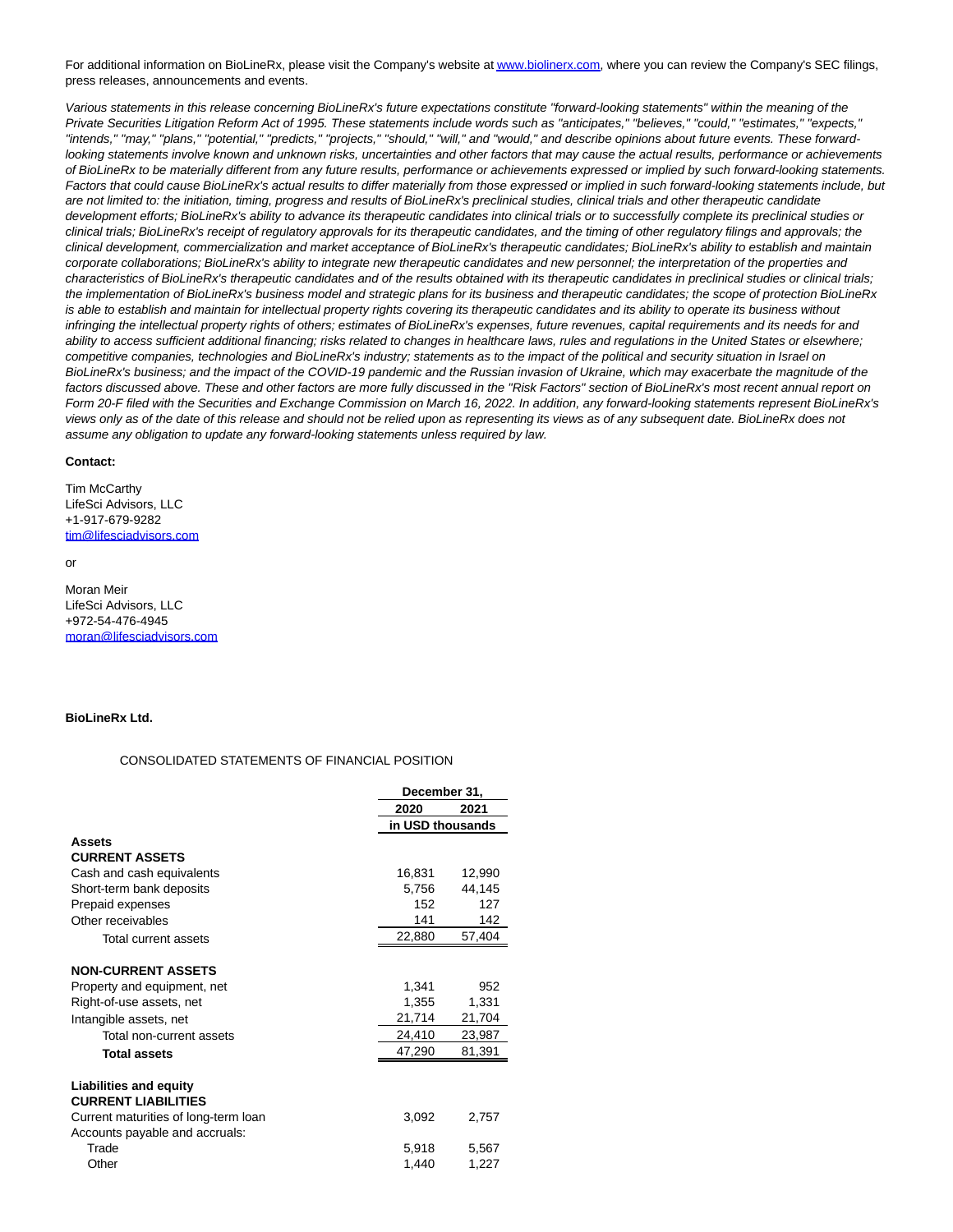| Current maturities of lease liabilities       | 191       | 168       |
|-----------------------------------------------|-----------|-----------|
| Total current liabilities                     | 10,641    | 9,719     |
|                                               |           |           |
| <b>NON-CURRENT LIABILITIES</b>                |           |           |
| Warrants                                      | 10,218    | 1,859     |
| Long-term loan, net of current maturities     | 2,740     |           |
| Lease liabilities                             | 1,661     | 1,726     |
| Total non-current liabilities                 | 14,619    | 3,585     |
|                                               |           |           |
| <b>COMMITMENTS AND CONTINGENT LIABILITIES</b> |           |           |
| <b>Total liabilities</b>                      | 25,260    | 13,304    |
| <b>EQUITY</b>                                 |           |           |
|                                               | 9.870     | 21,066    |
| Ordinary shares                               |           |           |
| Share premium                                 | 279,241   | 339,346   |
| Warrants                                      |           | 975       |
| Capital reserve                               | 12,322    | 13,157    |
| Other comprehensive loss                      | (1, 416)  | (1, 416)  |
| Accumulated deficit                           | (277,987) | (305,041) |
| Total equity                                  | 22,030    | 68,087    |

**Total liabilities and equity** 47,290 81,391

# CONSOLIDATED STATEMENTS OF COMPREHENSIVE LOSS

|                                                                   | Year ended December 31. |             |             |
|-------------------------------------------------------------------|-------------------------|-------------|-------------|
|                                                                   | 2019                    | 2020        | 2021        |
|                                                                   | in USD thousands        |             |             |
| <b>RESEARCH AND DEVELOPMENT EXPENSES</b>                          | (23, 438)               | (18, 173)   | (19, 466)   |
| <b>SALES AND MARKETING EXPENSES</b>                               | (857)                   | (840)       | (1,003)     |
| <b>GENERAL AND ADMINISTRATIVE EXPENSES</b>                        | (3,816)                 | (3,914)     | (4,308)     |
| <b>OPERATING LOSS</b>                                             | (28, 111)               | (22, 927)   | (24, 777)   |
| NON-OPERATING INCOME (EXPENSES), NET                              | 4.165                   | (5,701)     | (1,830)     |
| <b>FINANCIAL INCOME</b>                                           | 777                     | 236         | 559         |
| <b>FINANCIAL EXPENSES</b>                                         | (2,277)                 | (1,629)     | (1,006)     |
| <b>LOSS AND COMPREHENSIVE LOSS</b>                                | (25, 446)               | (30,021)    | (27, 054)   |
|                                                                   |                         | in USD      |             |
| <b>LOSS PER ORDINARY SHARE - BASIC AND DILUTED</b>                | (0.17)                  | (0.12)      | (0.04)      |
| WEIGHTED AVERAGE NUMBER OF SHARES USED IN CALCULATION OF LOSS PER |                         |             |             |
| <b>ORDINARY SHARE</b>                                             | 146.407.055             | 252.844.394 | 662.933.695 |

# STATEMENTS OF CHANGES IN EQUITY

|                                                                   | Ordinary<br>shares | <b>Share</b><br>premium | <b>Warrants</b>          | Capital<br>reserve | Other<br>comprehensive<br>loss | <b>Accumulated</b><br>deficit | Total     |
|-------------------------------------------------------------------|--------------------|-------------------------|--------------------------|--------------------|--------------------------------|-------------------------------|-----------|
|                                                                   |                    |                         |                          |                    | in USD thousands               |                               |           |
| <b>BALANCE AT JANUARY 1,</b><br>2019                              | 3,110              | 250,192                 | $\overline{\phantom{a}}$ | 11,955             | (1, 416)                       | (222, 520)                    | 41,321    |
| <b>CHANGES IN 2019:</b><br>Issuance of share capital and          |                    |                         |                          |                    |                                |                               |           |
| warrants, net<br>Employee stock options                           | 1,580              | 14,165                  |                          |                    |                                | $\blacksquare$                | 15,745    |
| exercised<br>Employee stock options                               | $\overline{2}$     | 83                      |                          | (84)               |                                | $\blacksquare$                |           |
| forfeited and expired                                             | $\blacksquare$     | 1,498                   |                          | (1, 498)           |                                |                               |           |
| Share-based compensation<br>Comprehensive loss for the            | ۰.                 |                         | $\overline{\phantom{0}}$ | 1,759              |                                | $\blacksquare$                | 1,759     |
| year                                                              |                    |                         |                          |                    |                                | (25, 446)                     | (25, 446) |
| <b>BALANCE AT DECEMBER 31,</b><br>2019<br><b>CHANGES IN 2020:</b> | 4,692              | 265,938                 | $\overline{\phantom{a}}$ | 12,132             | (1, 416)                       | (247, 966)                    | 33,380    |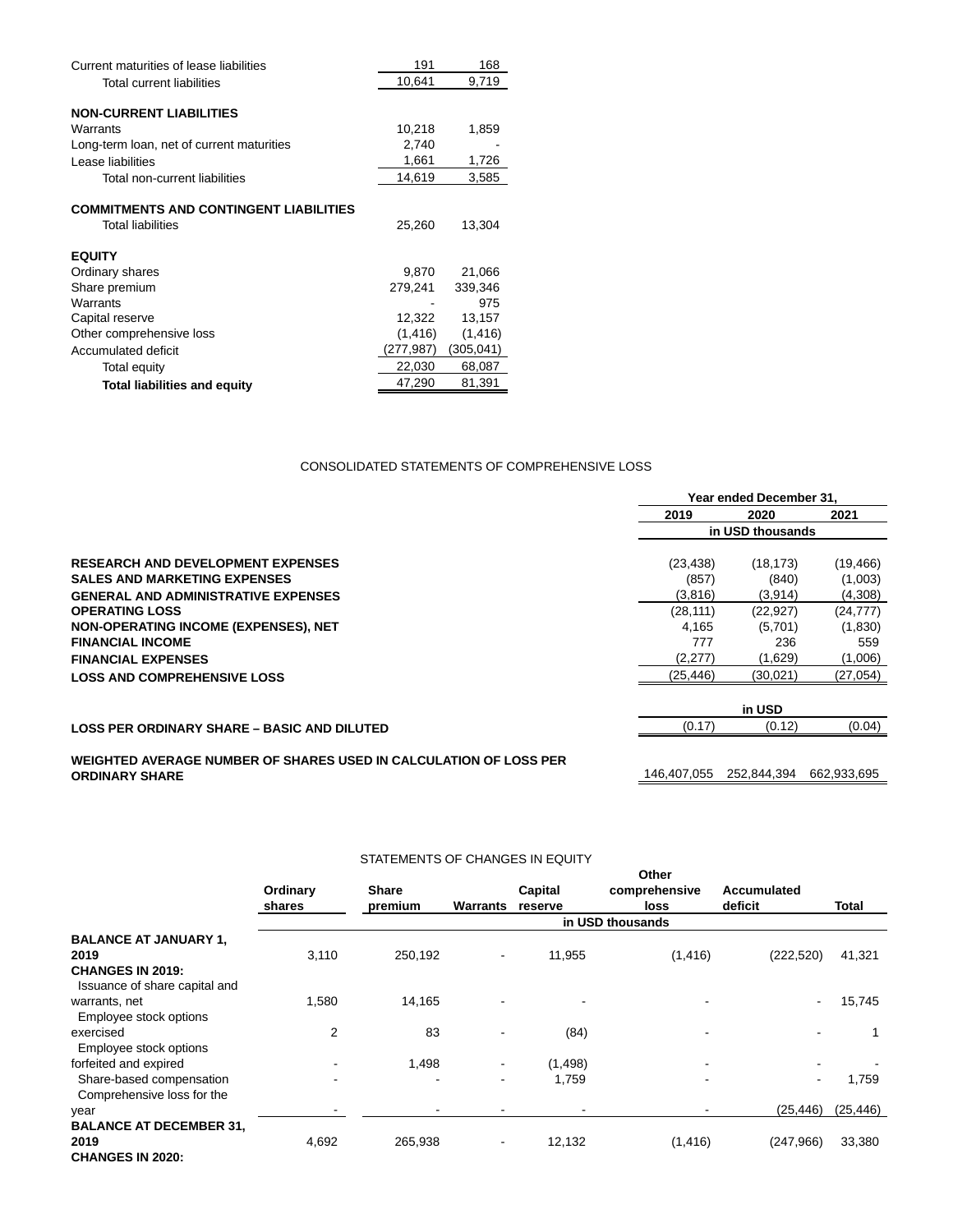| Issuance of share capital and                            |        |         |                          |        |          |                |           |
|----------------------------------------------------------|--------|---------|--------------------------|--------|----------|----------------|-----------|
| warrants, net                                            | 4,777  | 9,395   |                          |        |          | $\blacksquare$ | 14,172    |
| Warrants exercised                                       | 393    | 2,826   |                          |        |          | -              | 3,219     |
| Employee stock options                                   |        |         |                          |        |          |                |           |
| exercised                                                | 8      | 228     |                          | (228)  |          |                | 8         |
| Employee stock options                                   |        |         |                          |        |          |                |           |
| forfeited and expired                                    |        | 854     |                          | (854)  |          |                |           |
| Share-based compensation                                 |        |         |                          | 1,272  |          |                | 1,272     |
| Comprehensive loss for the                               |        |         |                          |        |          |                |           |
| year                                                     |        |         |                          |        |          | (30, 021)      | (30,021)  |
| <b>BALANCE AT DECEMBER 31,</b>                           |        |         |                          |        |          |                |           |
| 2020                                                     | 9,870  | 279,241 | $\overline{\phantom{a}}$ | 12,322 | (1, 416) | (277, 987)     | 22,030    |
| <b>CHANGES IN 2021:</b><br>Issuance of share capital and |        |         |                          |        |          |                |           |
| warrants, net                                            | 8,956  | 40,476  | 975                      |        |          | $\blacksquare$ | 50,407    |
| Warrants exercised                                       | 2,235  | 18,967  |                          |        |          |                | 21,202    |
| Employee stock options                                   |        |         |                          |        |          |                |           |
| exercised                                                | 5      | 41      |                          | (39)   |          |                | 7         |
| Employee stock options                                   |        |         |                          |        |          |                |           |
| forfeited and expired                                    |        | 621     |                          | (621)  |          |                |           |
| Share-based compensation                                 |        |         |                          | 1,495  |          |                | 1,495     |
| Comprehensive loss for the year                          |        |         |                          |        |          | (27, 054)      | (27, 054) |
| <b>BALANCE AT DECEMBER 31,</b>                           |        |         |                          |        |          |                |           |
| 2021                                                     | 21,066 | 339,346 | 975                      | 13,157 | (1, 416) | (305, 041)     | 68,087    |

# CONSOLIDATED STATEMENTS OF CASH FLOWS

|                                                                                                         | Year ended December 31, |                  |           |
|---------------------------------------------------------------------------------------------------------|-------------------------|------------------|-----------|
|                                                                                                         | 2019                    | 2020             | 2021      |
|                                                                                                         |                         | in USD thousands |           |
| <b>CASH FLOWS - OPERATING ACTIVITIES</b>                                                                |                         |                  |           |
| Loss                                                                                                    | (25, 446)               | (30,021)         | (27, 054) |
| Adjustments required to reflect net cash used in operating activities (see appendix below)              | 2,780                   | 6,815            | 3,481     |
| Net cash used in operating activities                                                                   | (22,666)                | (23, 206)        | (23, 573) |
| <b>CASH FLOWS - INVESTING ACTIVITIES</b>                                                                |                         |                  |           |
| Investments in short-term deposits                                                                      | (43, 545)               | (33,500)         | (78,000)  |
| Maturities of short-term deposits                                                                       | 48,875                  | 50,168           | 39,873    |
| Purchase of property and equipment                                                                      | (67)                    |                  | (97)      |
| Purchase of intangible assets                                                                           | (6)                     |                  |           |
| Net cash provided by (used in) investing activities                                                     | 5,257                   | 16,668           | (38, 224) |
| <b>CASH FLOWS - FINANCING ACTIVITIES</b>                                                                |                         |                  |           |
| Issuance of share capital and warrants, net of issuance costs                                           | 20,297                  | 19,246           | 50,407    |
| Exercise of warrants                                                                                    |                         | 1,969            | 10,907    |
| Employee stock options exercised                                                                        | 1                       | 8                | 7         |
| Repayments of loans                                                                                     | (889)                   | (3, 133)         | (3,376)   |
| Repayments of lease liabilities                                                                         | (215)                   | (224)            | (196)     |
| Net cash provided by financing activities                                                               | 19,194                  | 17,866           | 57,749    |
| <b>INCREASE (DECREASE) IN CASH AND CASH EQUIVALENTS</b><br><b>CASH AND CASH EQUIVALENTS - BEGINNING</b> | 1,785                   | 11,328           | (4,048)   |
| <b>OF YEAR</b>                                                                                          | 3,404                   | 5,297            | 16,831    |
| <b>EXCHANGE DIFFERENCES ON CASH AND CASH EQUIVALENTS</b>                                                | 108                     | 206              | 207       |
| <b>CASH AND CASH EQUIVALENTS - END OF YEAR</b>                                                          | 5.297                   | 16.831           | 12,990    |

# CONSOLIDATED STATEMENTS OF CASH FLOWS

| Year ended December 31, |                  |      |  |  |  |
|-------------------------|------------------|------|--|--|--|
| 2019                    | 2020             | 2021 |  |  |  |
|                         | in USD thousands |      |  |  |  |

**APPENDIX**

**Adjustments required to reflect net cash used in operating activities:**